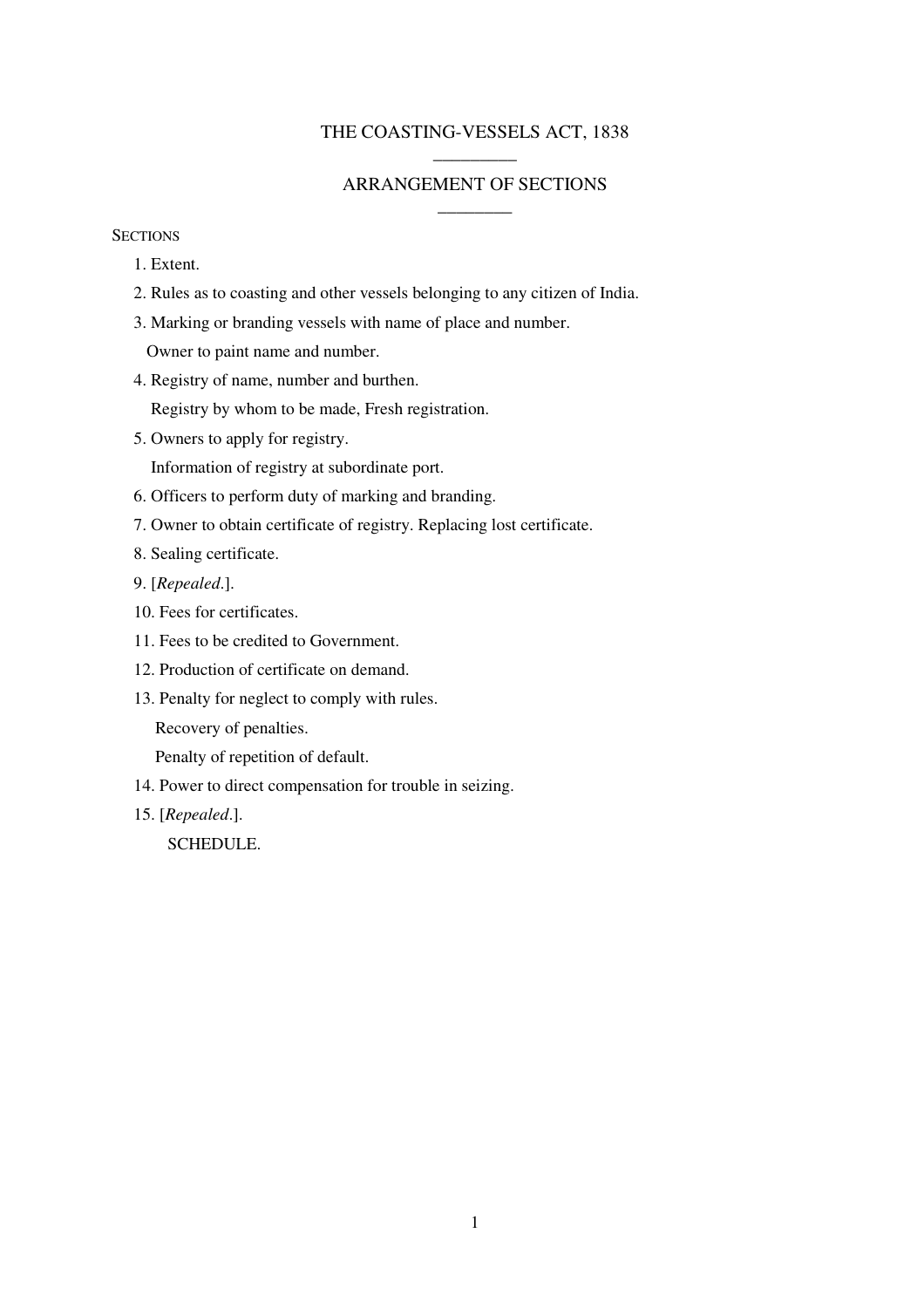# $1$ [THE  $2***$  COASTING-VESSELS ACT, 1838]

## ACT NO. 19 OF 1838

#### [27*th August,* 1838.]

 $3$ [1. Extent.—This Act extends in the first instance  $4$ [to the territories which, immediately before the 1st November, 1956, were comprised in the States] of Bombay, Saurashtra and Kutch, but the Central Government may, by notification in the Official Gazette, extend it to any other State <sup>5</sup>[or part of a State] which has a sea-coast.]

2. Rules as to coasting and other vessels belonging to any citizen of India.—<sup>6\*\*\*</sup> The following rules shall be in force with respect to vessels belonging to  $\frac{7}{2}$  [any citizen of India]  $\frac{8***}{2}$ , and employed on the coasts of <sup>9</sup>[any State]<sup>5</sup>[or part of a State] to which this Act extends] or in trading coastwise, as also with respect to fishing-vessels and harbour-craft belonging to <sup>10</sup>[any such citizen].

**3. Marking or branding vessels with name of place and number.—<sup>11\*\*\*</sup> Every such vessel** employed as aforesaid, fishing-vessel and harbour-craft shall be marked or branded with the name of the place to which she belongs, and also with a number assigned for the same by the officer authorised to make such registry as is hereinafter mentioned.

**Owner to paint name and number—and the owner or owners of such vessel employed s aforesaid,** fishing-vessel and harbour-craft shall cause such name and number to be panted in black paint upon a white ground on each quarter of such vessel employed or aforesaid fishing-vessel and harbour-craft, in English figures and letters, each figure anti letter being six inches in length.

**4. Registry of name, number and burthen.**—<sup>11\*\*\*</sup> The name and number of every such vessels employed as aforesaid, fishing-vessel and harbour-craft, and her burthen, and also the name or names of the owner or owners thereof, shall be registered in a took to be kept for that purpose by the person hereinafter directed to make such registry.

**Registry by whom to be made, Fresh registration.**—At Bombay such registry shall be made by the <sup>12</sup>[Principal Officer, Mercantile Marine Department], and at other places  $13***$  by the Collector of Seacustoms at such places respectively, or by such other person as shall be appointed by the  $\frac{14}{12}$ [Central] Government] to act at such places respectively, in the execution of this Act; and whenever any change shall take place in the burthen of such vessel employed as aforesaid, fishing-vessel or harbour-craft, or in the name or names of the owner or owners thereof, such registry shall be made again:

 $\overline{a}$ 

<sup>1.</sup> Short title given by the Bombay Short Titles Act, 1921 (Born. Act 2 of 1921).

This Act was declared by the Laws Local Extent Act, 1874 (15 of 1874), s. 5, to be in force in the whole of the Bombay Presidency, except the Scheduled Districts.

This Act has been repealed in so far as it applies to sea-going ships fitted with mechanical means of propulsion and to sailing vessels by the Merchant Shipping Act, 1958 (44 of 1958), s. 461 and Schedule.

The Act came into force in Pondicherry vide Reg. 7 of 1963, s. 3 and the First Schedule (w.e.f. 1-10-1963).

The Act has been extended to Goa, Daman and Diu with modifications by Reg. 12 of 1962 and the Schedule and to Laccadive, Minicoy and Amindivi Islands by Reg. 8 of 1965, s. 3 and the Schedule (w.e.f. 1-10-1968).

<sup>2.</sup> The word "Bombay" omitted by Act 22 of 1952, s. 3.

<sup>3.</sup> Ins. by s. 4, *ibid*. s.1 was rep. by Act 14 of 1870, s. 1 and the Schedule, Pt. II.

<sup>4.</sup> Subs. by the Adaptation of Laws (No. 2) Order, 1956, for "to the States".

<sup>5.</sup> Ins., *ibid.*

<sup>6.</sup> The words and figures "And it is hereby enacted, that from the said first day of November, 1838" rep. by Act 16 of 1874, s. 1 and the Schedule, Pt. I.

<sup>7.</sup> Subs. by the A. O. 1950, for "any of Her Majesty's subjects".

<sup>8.</sup> The words "residing within the State of Bombay" omitted by Act 22 of 1952, s. 5.

<sup>9.</sup> Subs. by s. 5, *ibid*., for "the said State".

<sup>10.</sup> Subs. by the A. O. 1950, for "any of the same Her Majesty's subjects".

<sup>11.</sup> The words "And it is hereby enacted, that" rep. by Act. 16 of 1874, s. 1 and the Schedule, Pt. I.

<sup>12.</sup> Subs. by the A. O. 1950 (as amended by C. O. 29, dated 4-4-1951), for "Master-Attendant" (w.e.f. 26-1-1950).

<sup>13.</sup> The words "within the said State" omitted by Act 22 of 1952, s. 6.

<sup>14.</sup> Subs. by the A. O. 1937, for "Government of Bombay".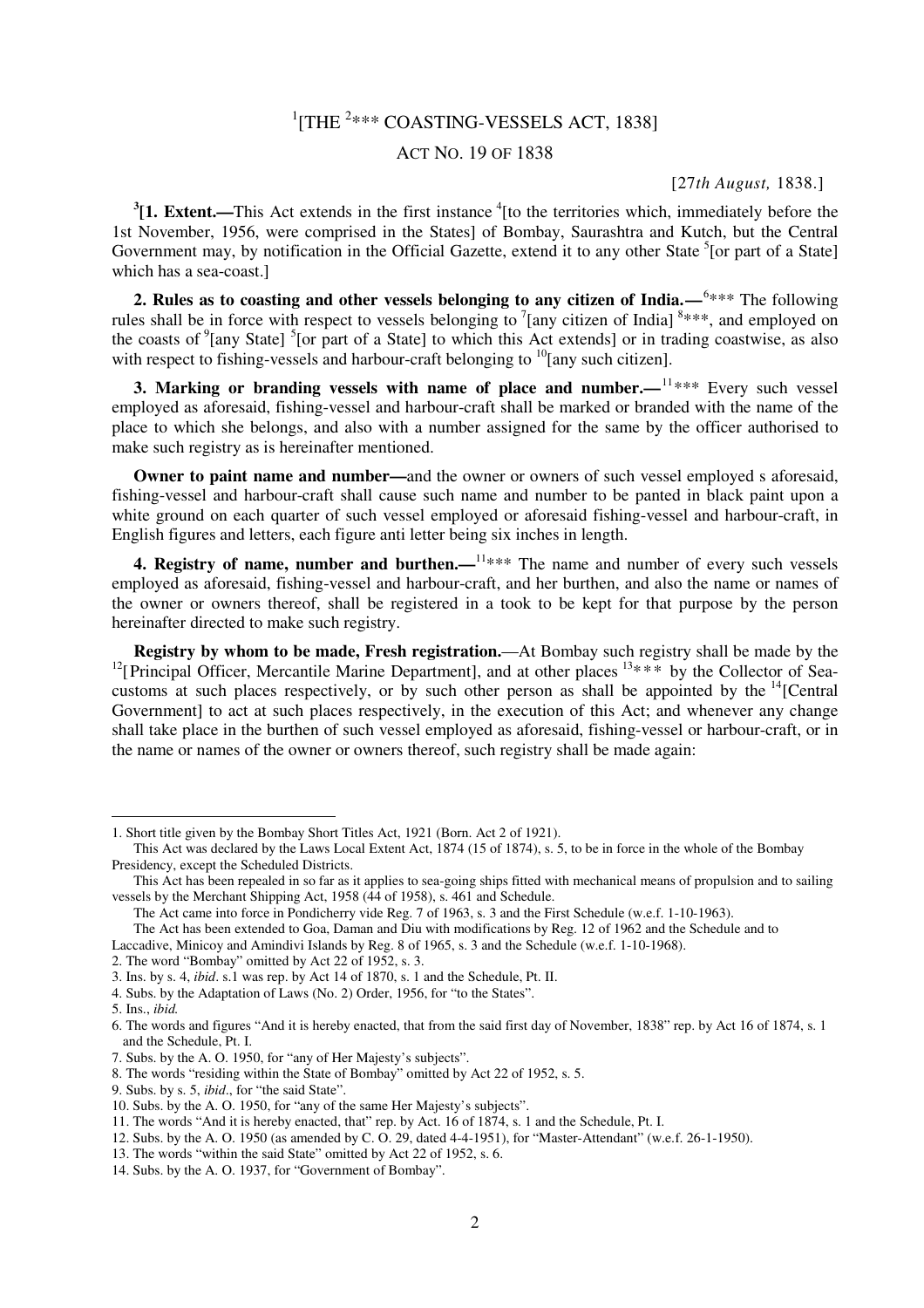Provided, however, that it shall not be lawful to give any name to such vessel employed as aforesaid, fishing-vessel or harbour-craft, other than that by which she was first registered.

**5. Owners to apply for registry.—<sup>1\*\*\*</sup>** The owner or owners of every such vessel employed as aforesaid, fishing-vessel and harbour-craft shall apply to the person authorised to make such registry in respect of the same, in order to have such registry as aforesaid made, or in order to have such registry made again as aforesaid.

**Information of registry at subordinate port.—**And whenever such vessel employed as aforesaid, fishing-vessel or harbour-craft is registered at a subordinate port, information thereof, and of the number there assigned to her, shall immediately be given by the registering officer to the  $2$ [Principal Officer, Mercantile Marine Department] at Bombay.

**6. Officers to perform duty of marking and branding.—<sup>1\*\*\*</sup> The duty of marking or branding and** of ascertaining the burthen of such vessels employed as aforesaid, fishing-vessels and harbour-craft, at Bombay, shall be performed by the <sup>2</sup>[Principal Officer, Mercantile Marine Department]; and at all other places <sup>3\*\*\*</sup> the duty of marking or branding and of ascertaining the burthen of such vessels employed as aforesaid, fishing-vessels and harbour-craft shall be performed by the Collector of Sea-customs at such places respectively, or by such other persons as shall be appointed by the <sup>4</sup>[Central Government] to act at such places respectively, in the execution of this Act.

**7. Owner to obtain certificate of registry. Replacing lost certificate.**—<sup>1\*\*\*</sup> The owner or owners of every such vessel employed as aforesaid, fishing-vessel and harbour-craft shall apply for and obtain a certificate of registry from the person authorised to make such registry as aforesaid, and such certificate shall be in the form specified in the Schedule appended to this Act; and in the case of any certificate being lost or destroyed, a renewed certificate may be obtained in the same manner and on payment of the fees hereinafter mentioned.

**8. Sealing certificate.—<sup>1</sup>\*\*\*** Such certificate of registry shall be sealed with the seal of the  $<sup>5</sup>$ [Government of India], and shall be signed by the person authorised to make such registry.</sup>

**9**. [*Dates for commencement of certificate and registration.*] *Rep. by the Repealing Act,* 1876 (12 *of*  1876), *s.* 1 *and Sch., Pt. I.* 

<sup>6</sup>[10. Fees for certificates.—The owner or owners of such vessels employed as aforesaid fishingvessels and harbour-craft being excepted) on being registered as aforesaid, shall pay—

for each certificate of registry for a vessel not exceeding 5 tons burthen, the fee of . . .1 rupee;

for each certificate for a vessel exceeding 5 tons burthen and not exceeding 25 tons burthen,

the fee of  $\ldots$  . . . . . . . . . . . . . . . . . 5 rupees;

for each certificate for a vessel exceeding 25 tons burthen and not exceeding 100 tons burthen,

the fee of. . . . . . . . . . . . . . . . . . 7 rupees;

and for each certificate for a vessel of 100 tons or greater burthen, per ton, the fee of . . 2 annas.]

**11. Fees to be credited to Government.**—<sup>1\*\*\*</sup> The person or persons so authorised to make such registry as aforesaid shall receive the fees payable for the same, and shall pay such fees to such officer as

 $\overline{a}$ 

<sup>1.</sup> The words "And it is hereby enacted, that" rep. by Act 16 of 1874, s. 1 and the Schedule, Pt. I.

<sup>2.</sup> Subs. by A.O. 1950 (as amended by C. O. 29, dated 4-4-1951), for "Master-Attendent" (w.e.f. 26 -1-1952).

<sup>3.</sup> The words "within the State of Bombay" omitted by Act 22 of 1952, **s.** 7.

<sup>4.</sup> Subs. by the A. O. 1937, for "Government of Bombay".

<sup>5.</sup> Subs. by the A. O. 1950, for "East India Company".

<sup>6.</sup> Subs. by Act 22 of 1952, s. 8, for section 10.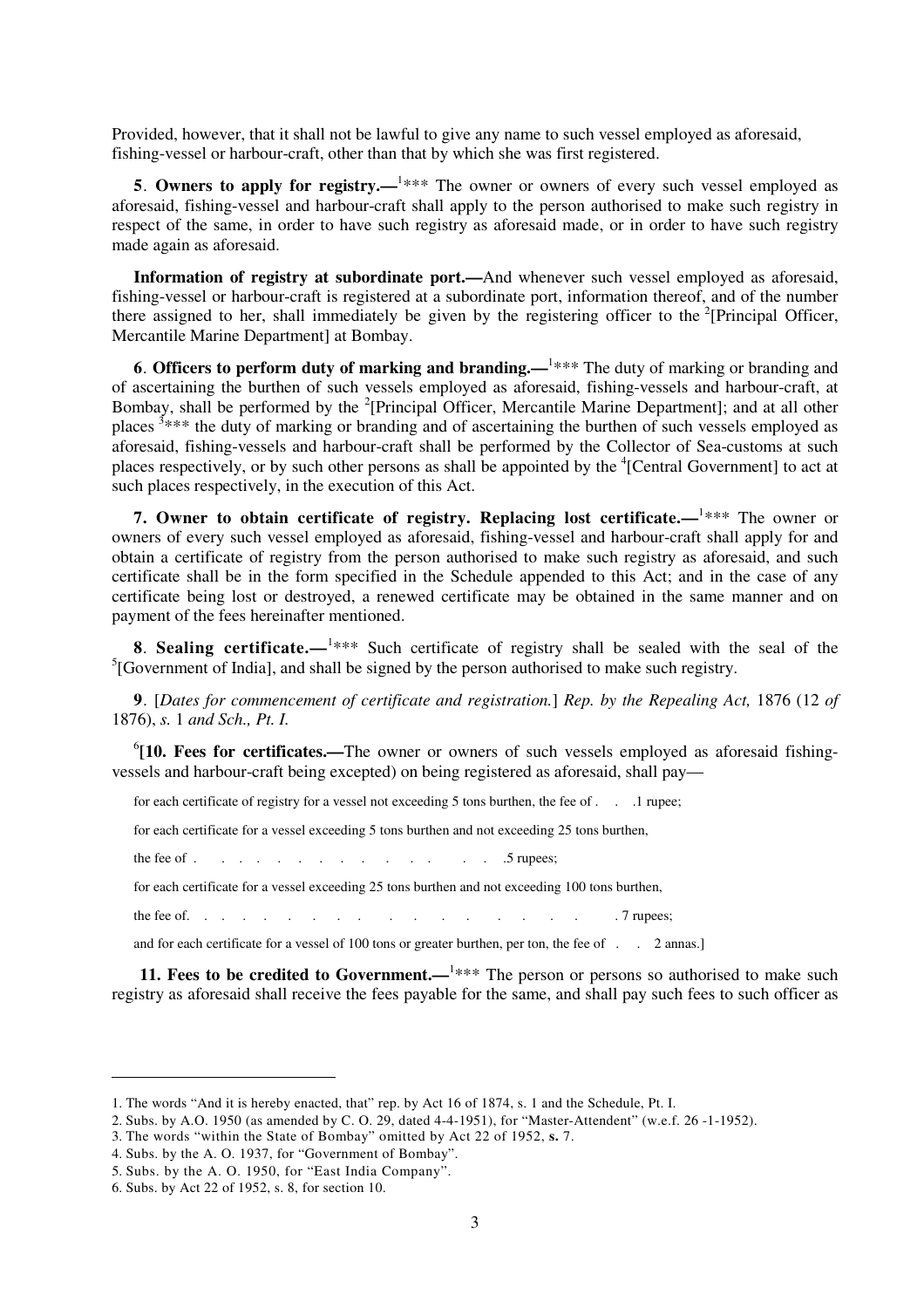<sup>1</sup>[the Central Government] shall appoint; the same to be carried to the credit of  $2$ [the Central Government]:

 $3$ [Provided that any such fees as immediately before the commencement of  $4$ [the Constitution] were, under this Act as then in force to be carried to the credit of the  ${}^{5}$ [ ${}^{6}$ [State] Government] shall be paid to such officer as the <sup>6</sup>[State] Government may appoint and be carried to the credit of that Government.]

**12. Production of certificate on demand.**—<sup>7\*\*\*</sup> The owner or owners or commander of every such vessel employed as aforesaid, fishing-vessel and harbour-craft shall produce, on demand thereof by any officer of the Customs  $8***$  or by any officer of the  $9***$  Navy, the certificate so directed to be applied for and obtained, in respect of such vessel employed as aforesaid, fishing-vessel or harbourcraft, as above mentioned.

**13. Penalty for neglect to comply with rules.—<sup>6\*\*\*</sup> Incase any such vessel employed as** aforesaid, fishing-vessel or harbour-craft shall not be so marked or branded in all respects as hereinbefore directed, or in case the name and number of any such vessel employed as afored said, fishing-vessel or harbour-craft shall not be so painted, or shall not continue so painted on such vessel employed as aforesaid, fishing-vessel or harbour-craft, in all respects as herein before directed;

or in case any such vessel employed as aforesaid, fishing-vessel or harbour-craft shall not be furnished with such certificate as hereinbefore specified, or in case the owner or owners or commander of any such vessel employed as aforesaid, fishing-vessel or harbour-craft shall not produce such certificate on demand thereof as hereinbefore directed;

the owner or owners of every such vessel employed as aforesaid shall be subject to a fine of ten times the amount of the fees payable in respect of the certificate of registry of such vessel, the same being a vessel for the certificate of the registration of which any fee is payable; and the owner or owners of any such fishing-vessel or harbour-craft shall be subject to a fine of ten rupees;

**Recovery of penalties—which fines may be recovered on conviction before any Magistrate**  $10***$ having jurisdiction, <sup>7\*\*\*</sup> by sale of such vessel, fishing-vessel or harbour-craft, her furniture, ammunition, tackle and apparel;

**Penalty on repetition of default—and such fines shall be payable as often as the owner or owners or** commander of any such vessel employed as aforesaid, fishing-vessel or harbour-craft shall make such default as aforesaid: Provided every such subsequent default be made after the expiration of one month from the date of the last conviction.

**14. Power to direct compensation for trouble in seizing.—<sup>6\*\*\*</sup> The <sup>11</sup>[Central Government] may** direct compensation for trouble and diligence in seizing such vessel employed as aforesaid, fishing-vessel or harbour-craft, guns, furniture, tackle, ammunition and apparel, as last mentioned, to be made, out of the proceeds of such seizure to the person or persons who shall have seized the same, to such amount, in such manner and in such shares or proportions, as to the said  $^{12}$ [Central Government] shall seem meet.

**15**. [*Port-clearance*.] *Rep. partly by the Repealing Act,* 1874 (16 *of* 1874), *s*. 1 *and Sch., Pt. I, and partly by the Repealing Act,* 1876 (12 *of* 1876), *s.* 1 *and Sch., Pt. I.* 

 $\overline{a}$ 

<sup>1.</sup> Subs. by the A. O. 1937, for "the Governor of Bombay in Council".

<sup>2.</sup> Subs., *ibid.,* for "the Government of Bombay".

<sup>3.</sup> Ins., *ibid.*

<sup>4.</sup> Subs. by the A. O. 1950, for "Part III of the Government of India Act, 1935".

<sup>5.</sup> Subs. *ibid.,* for "Local Government".

<sup>6.</sup> Subs. by A.O. 1950, for "Provicial".

<sup>7.</sup> The words "And it is hereby enacted, that" rep. by Act 16 of 1874, s. 1 and the Schedule, Pt. I.

<sup>8.</sup> The words "within the said State" omitted by Act 22 of 1952, s. 6.

<sup>9.</sup> The word "Indian" rep. by Act 12 of 1876, s. 1 and the Schedule., Pt. I.

<sup>10.</sup> The words "Justice of the Peace, or person exercising the powers of a Magistrate" rep. by Act 12 of 1876, s. 1 and the Schedule, Pt. I.

<sup>11.</sup> Subs. by the A. O. 1937, for "Governor of Bombay in Council".

<sup>12.</sup> Subs., *ibid.,* for "Governor in Council".